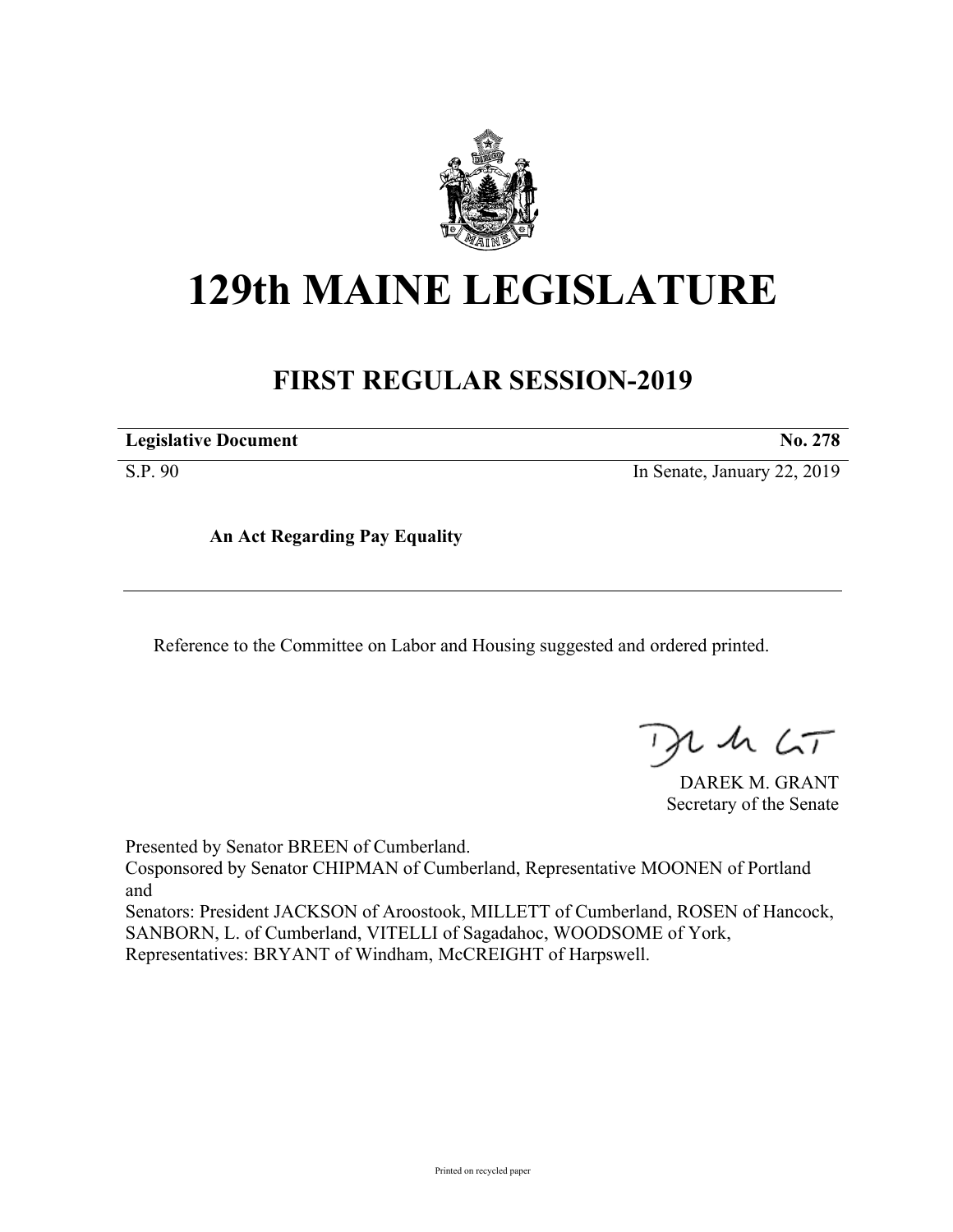### **Be it enacted by the People of the State of Maine as follows:**

 **Sec. 1. 5 MRSA §4572, sub-§1, ¶A,** as amended by PL 2005, c. 10, §11, is further amended to read:

 A. For any employer to fail or refuse to hire or otherwise discriminate against any applicant for employment because of race or color, sex, sexual orientation, physical or mental disability, religion, age, ancestry or national origin, because of the applicant's previous assertion of a claim or right under former Title 39 or Title 39-A or because of previous actions taken by the applicant that are protected under Title 26, chapter 7, subchapter 5-B; or, because of those reasons, to discharge an employee or discriminate with respect to hire, tenure, promotion, transfer, compensation, terms, conditions or privileges of employment or any other matter directly or indirectly related to employment; or, in recruiting of individuals for employment or in hiring them, to utilize any employment agency that the employer knows or has reasonable cause to know discriminates against individuals because of their race or color, sex, sexual orientation, physical or mental disability, religion, age, ancestry or national origin, because of their previous assertion of a claim or right under former Title 39 or Title 39-A or because of previous actions that are protected under Title 26, chapter 7, 18 subchapter 5-B;

- (1) This paragraph does not apply to discrimination governed by Title 39-A, section 353; and
- (2) Evidence of discrimination with respect to compensation includes, but is not limited to:

 (a) An employer, either directly or indirectly through an employment agency working on behalf of the employer, inquiring about or seeking the wage history of a prospective employee from the prospective employee or a current or former employer or requiring that a prospective employee's prior wage history meet certain criteria unless an offer of employment that includes all terms of compensation has been negotiated and made to the prospective 29 employee, after which the employer or employment agency may inquire about or confirm the prospective employee's wage history. If a prospective employee has voluntarily disclosed wage history information, without prompting by the employer or employment agency, the employer or employment agency may seek to confirm or permit a prospective employee to confirm such information prior to an offer of employment; or

 (b) An employer prohibiting an employee from disclosing the employee's own wages or from inquiring about or disclosing another employee's wages;

 **Sec. 2. 26 MRSA §628, first ¶,** as amended by PL 2009, c. 29, §1, is further amended to read:

 An employer may not discriminate between employees in the same establishment on the basis of sex by paying wages to any employee in any occupation in this State at a rate less than the rate at which the employer pays any employee of the opposite sex for comparable work on jobs that have comparable requirements relating to skill, effort and